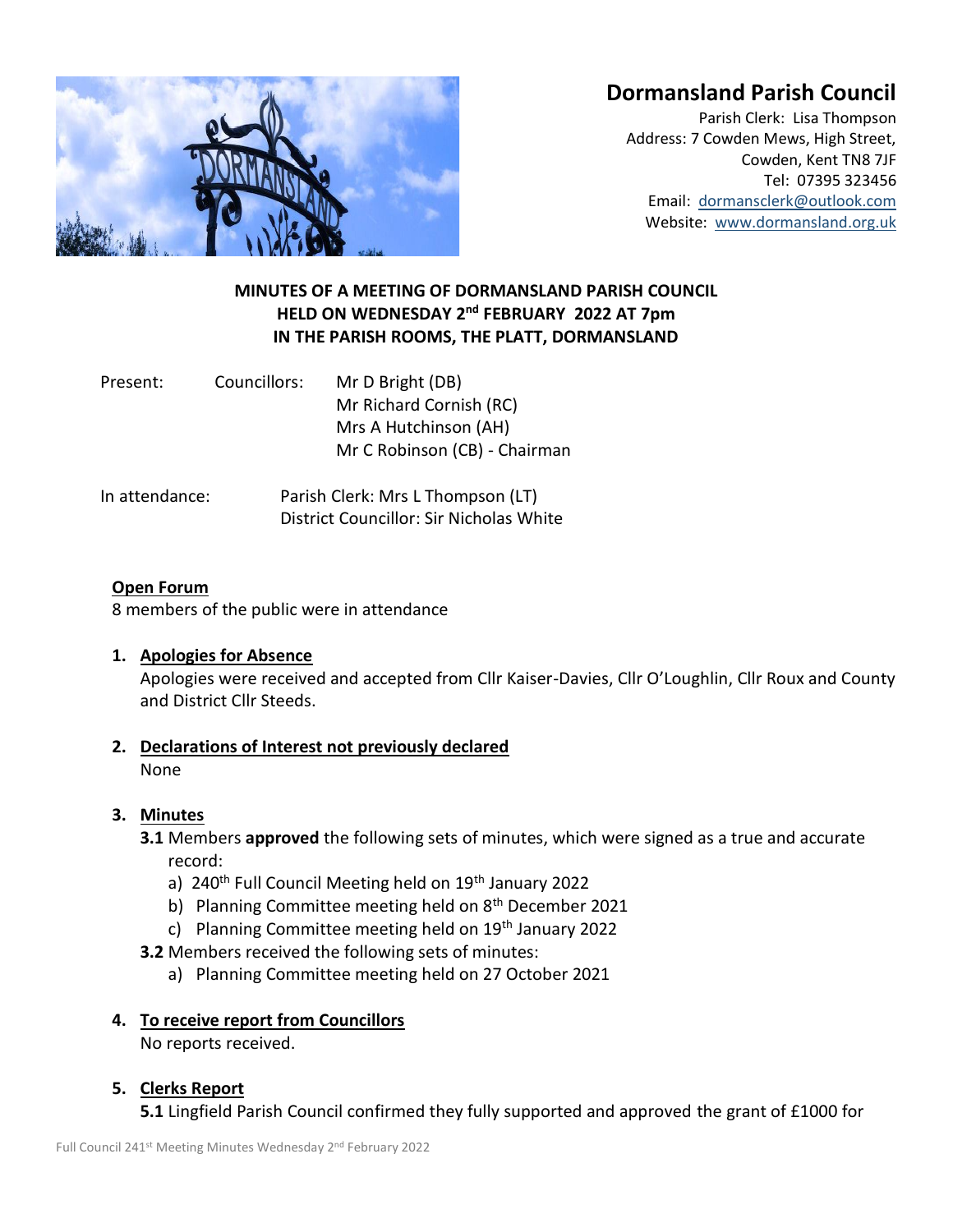Dormansland & Lingfield Community Centre.

- **5.2** The Clerk sought clarity on the contribution towards the upkeep of churchyards and was advised that it was within the power of the Parish Council.
- **5.3** The Clerk had advised that once you select the current year for the Minutes on the website, the current year will automatically load every time you log onto the Parish Council website.
- **5.4** The Clerk had emailed Cllr Steeds to request a quote for the speed surveys. Cllr Steed advised the speed survey is c. £180 but to liaise directly with Surrey CC to get a quote. The Clerk had emailed Surrey CC and is waiting for a quote.
- **6. To receive report from representatives on outside bodies** None received.
- **7. To receive reports from County and District Councillors** No reports received.

## **8. Accounts/Finance**

**8.1** Members **APPROVED** the schedule of payments

| CHQ/BACS    | <b>AMOUNT</b> | <b>PAYEE</b>          | PAYMENT DESCRIPTION                                |
|-------------|---------------|-----------------------|----------------------------------------------------|
| /DD         |               |                       |                                                    |
| <b>DD</b>   | £25.80        | <b>O2</b>             | Clerk mobile phone                                 |
| <b>DD</b>   | £5.40         | <b>HSBC</b>           | Account fees to 25 Dec '21                         |
| <b>BACS</b> | £55           | <b>SLCC</b>           | SLCC membership renewal                            |
| <b>BACS</b> | £285.48       | <b>Surrey Pension</b> | Employer pension contribution for                  |
|             |               | Fund                  | December '21                                       |
| <b>BACS</b> | £480          | <b>Surrey Hills</b>   | Charges for legal advice re:                       |
|             |               | Solicitors            | <b>Dormansland Memorial Hall</b>                   |
| <b>BACS</b> | £750          | Vision ICT            | Final invoice for website                          |
| <b>BACS</b> | £72           | D Marshall            | Expenses - Archive boxes                           |
| <b>BACS</b> | £120          | Mulberry & Co         | A Hutchinson training                              |
| <b>BACS</b> | £55.99        | Microsoft 365         | Yearly subscription                                |
| <b>BACS</b> | £68.97        | <b>HMRC</b>           | Income Tax and NI for Month 10                     |
| <b>BACS</b> | £240          | D Marshall            | Overtime 12 hrs                                    |
| <b>BACS</b> | £897.86       | L Thompson            | Month 10 salary                                    |
| <b>BACS</b> | £26.58        | L Thompson            | <b>Laminating Pouches</b>                          |
| <b>BACS</b> | £216.04       | <b>Surrey Pension</b> | Employer pension contribution                      |
|             |               | Fund                  | January '22                                        |
| <b>BACS</b> | £2000         | St John the           | Grant application payment                          |
|             |               | Evangelist            |                                                    |
|             |               | Church                |                                                    |
| <b>BACS</b> | £1000         | Dormansland &         | Grant application payment                          |
|             |               | Lingfield             |                                                    |
|             |               | Community             |                                                    |
|             |               | Centre                |                                                    |
|             |               |                       | 011 MICHINGTO AT THO VED GITC SCHOOL OF PUTHICITIO |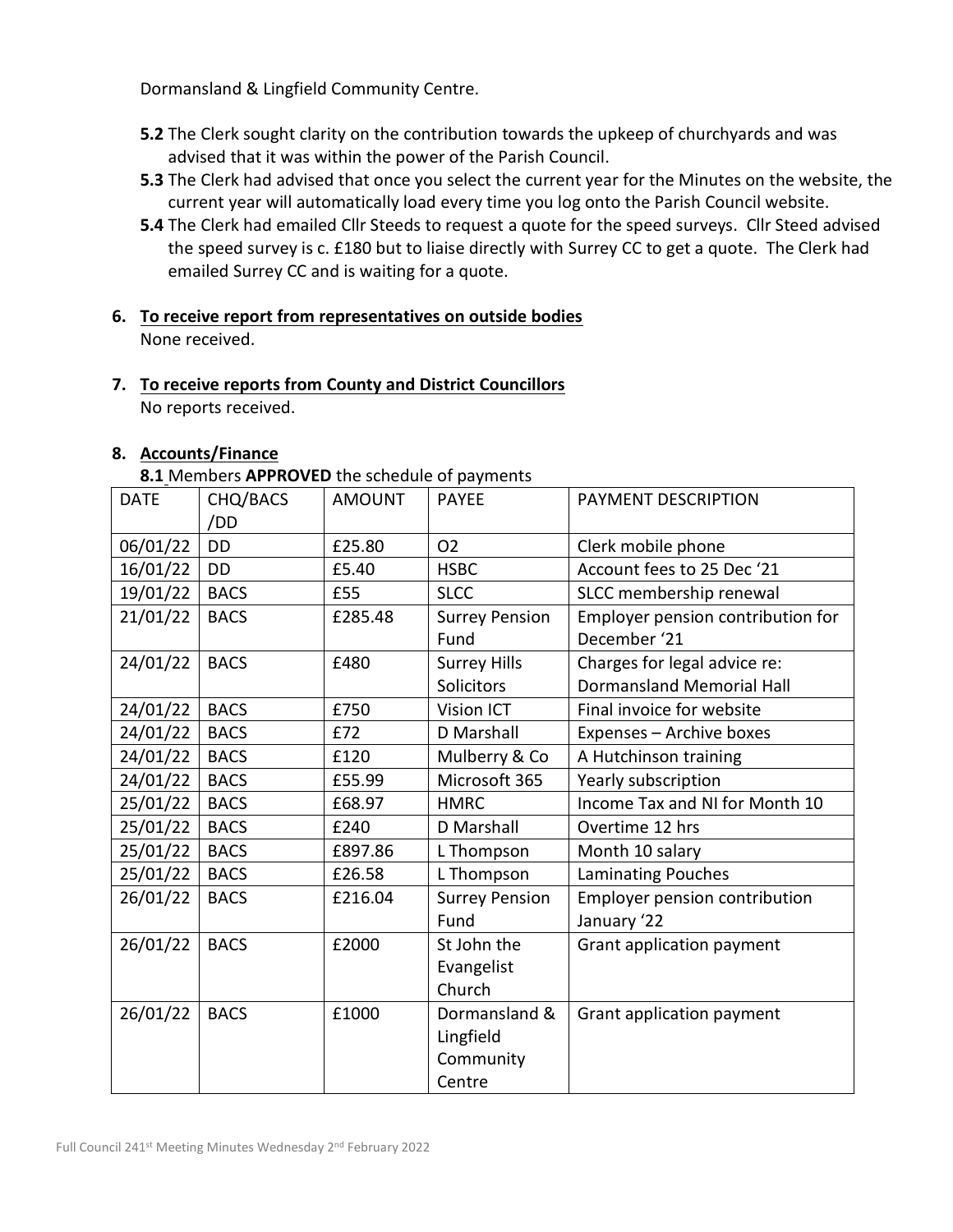**8.2** Council received income and expenditure to 31.01.22 against budget and discussed variances – there was nothing of concern.

**8.3** Members **APPROVED** the change of Primary User on the HSBC bank accounts to the new Clerk's name.

# **9. Public Rights of Way Improvement Plan**

**9.1** The Council had received confirmation that the CIL Funding Expression of Interest application had passed stage one of the process and were now invited to submit a full application. Total cost of project was estimated at £113k. The stage two process required a commitment to expenditure, and it was **AGREED** to take the match funding to 31% and support the project onto the next stage. It was **AGREED** that Opening up the Countryside project was multi-generational and would be beneficial to the village.

**Action: DB was to write to the Primary School and ask for a letter of support from the Head as it was felt the school would benefit from the safe walking route for local school children.** 

## **10. Village Consultation**

**10.1** It was viewed that the members did not have experience of consultation, nor had capacity or expertise in-house and it was recommended to employ a consultant such as Breakthrough Communication or similar. It was discussed and **AGREED** to hire a stall at the Carnival to conduct a short questionnaire in order to help formulate the consultation.

## **11. Planning Committee**

**11.1** It was **AGREED** to appoint Cllr Kaiser-Davies to be Vice Chairman of the Planning Committee. **11.2** It was **AGREED** to appoint Cllr O'Loughlin and Cllr Cornish to the Planning Committee.

## **12. Jubilee Celebrations**

**12.1** It was **AGREED** to defer Jubilee Celebration discussions and hold a Working Group meeting and invite external people into the discussions. Street parties on the 5<sup>th</sup> June were discussed and it was **AGREED** the Council would facilitate the road closures. The street parties to be led by appointed villagers.

**Action: COL to approach appointed villagers. LT asked to approach Lingfield PC to ascertain their Jubilee plans.**

## **13. Working Groups**

**13.1** It was **AGREED** to appoint Cllr Hutchinson onto the Jubilee Celebration Working Group and the Village Consultation Working Group.

## **14. Information for Councillors** (for noting or inclusion on future agenda)

To include Terms of Reference for Working Groups and Dormansland Traffic Measures.

## **15. Date of next Meeting**

15.1 Planning Meeting on Wednesday, 9<sup>th</sup> February at 7pm in the Centenary Room. 15.2 Full Council Meeting on Wednesday, 2<sup>nd</sup> March at 7pm in the Centenary Room.

## The meeting was concluded at 8.05pm.